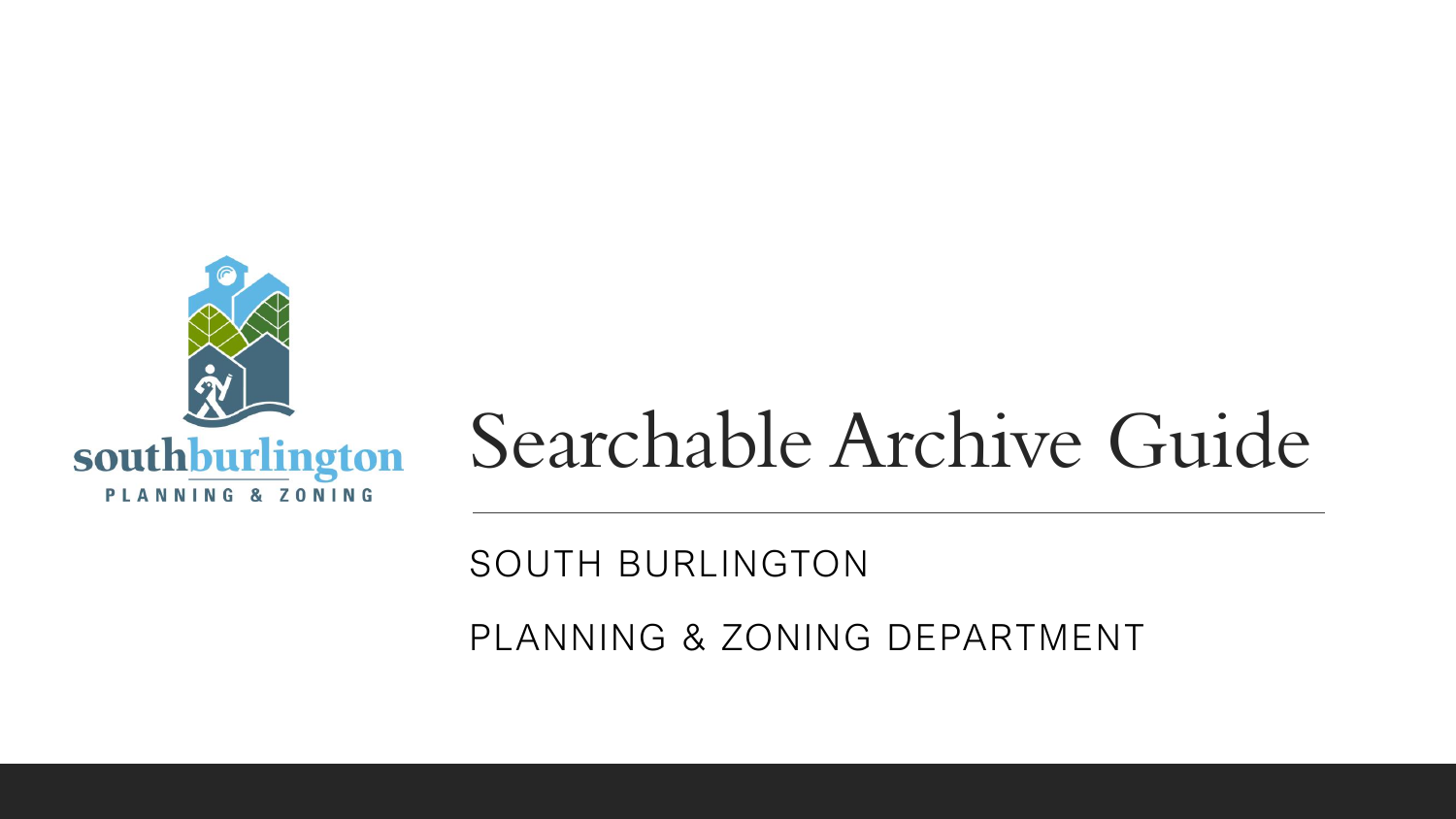# How to Use the Searchable Archive (a.k.a. Laserfiche)

| M Welcome to the City of South Bur X | Welcome to Laserfiche WebLink X             |                         | T Welcome to Laserfiche WebLink $\mathbf{x}$   $\overline{\mathbf{w}}$ Coronavirus Disease 2019 (COVIE $\mathbf{x}$   $+$ |       | $\Box$                     |                       |
|--------------------------------------|---------------------------------------------|-------------------------|---------------------------------------------------------------------------------------------------------------------------|-------|----------------------------|-----------------------|
| C<br>$\leftarrow$<br>$\rightarrow$   | (i) Not secure   sbvt-records.info/WebLink/ |                         |                                                                                                                           |       | $\oplus$<br>☆<br>$\lambda$ | Ð                     |
| <b>Laserfiche</b>                    | <b>Browse</b>                               | Search                  | Help                                                                                                                      | About | <b>Sign Out</b>            |                       |
|                                      |                                             |                         |                                                                                                                           |       |                            |                       |
|                                      |                                             |                         | Welcome to the South Burlington Document Repository                                                                       |       |                            |                       |
|                                      |                                             |                         | Access City documents, including Council and Committee agendas and minutes, planning and zoning documents,<br>and more!   |       |                            |                       |
|                                      |                                             |                         | Q                                                                                                                         |       |                            |                       |
|                                      |                                             |                         | <b>City Council Meetings</b>                                                                                              |       |                            |                       |
|                                      |                                             |                         | <b>City Meetings</b><br>Planning and Zoning                                                                               |       |                            |                       |
|                                      |                                             |                         |                                                                                                                           |       |                            |                       |
|                                      |                                             |                         | Powered by Laserfiche                                                                                                     |       |                            |                       |
|                                      |                                             |                         |                                                                                                                           |       |                            |                       |
| æ<br>ьŧ                              |                                             | $\overline{\mathbf{o}}$ |                                                                                                                           |       |                            | 10:32 AM<br>2/17/2020 |

Use this link to access the database:

<http://sbvt-records.info/WebLink/Welcome.aspx?cr=1>



#### Select "Planning and Zoning" from the list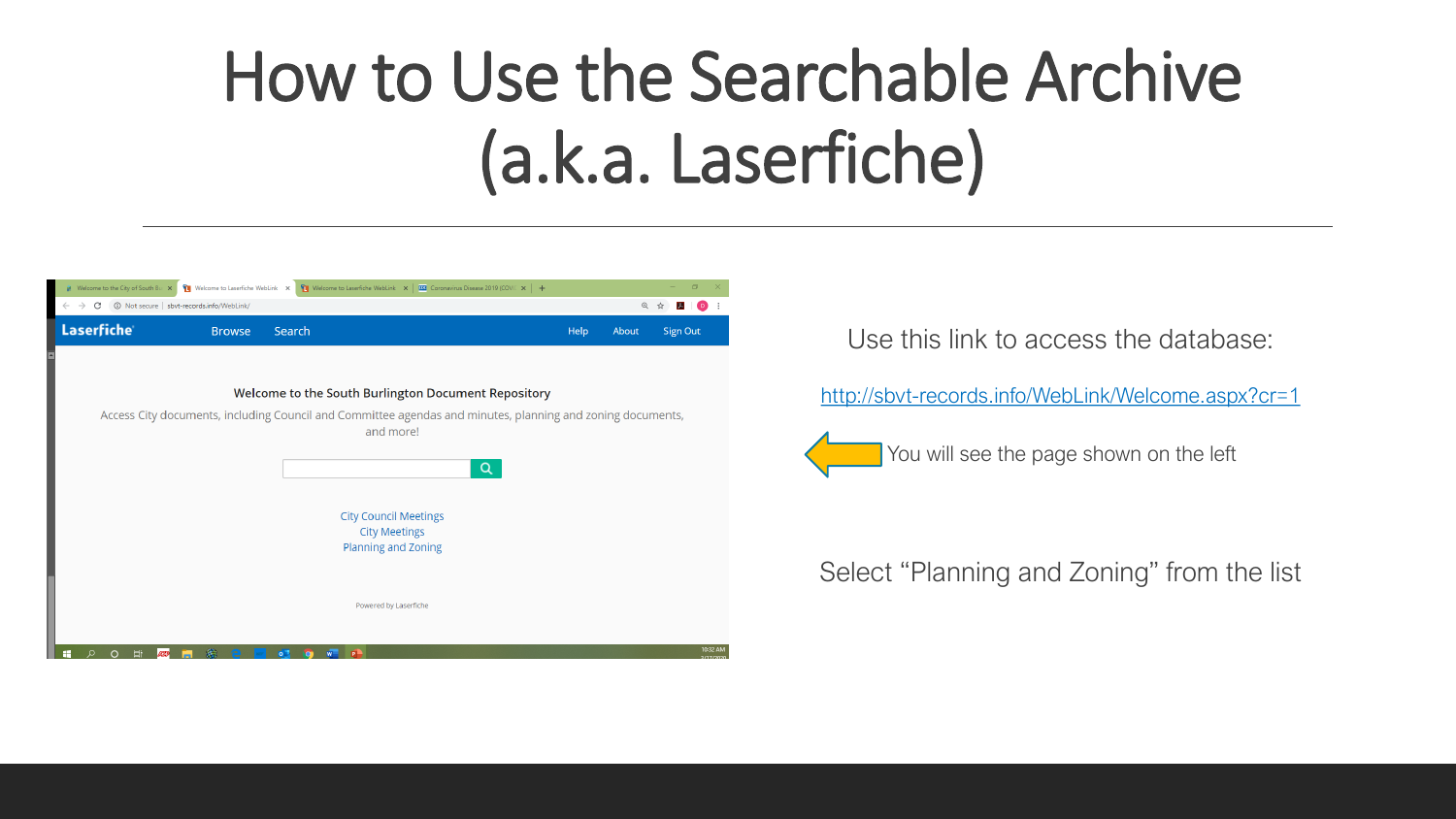#### Once in "Planning and Zoning", You will see the following Search Options:

| Welcome to the City of South Bun x Pu Planning and Zoning<br>← → C © Not secure   sbvt-records.info/WebLink/Browse.aspx?id=9&repo=SBURL&cr=1 |                             |                                     | Q A A D                                                                                                                        | decisions, zoning & sign permits and certificates of occupancy                                                                                    |
|----------------------------------------------------------------------------------------------------------------------------------------------|-----------------------------|-------------------------------------|--------------------------------------------------------------------------------------------------------------------------------|---------------------------------------------------------------------------------------------------------------------------------------------------|
|                                                                                                                                              | $\bullet$ Search in WebLink | Q Advanced                          | More $\sim$                                                                                                                    |                                                                                                                                                   |
| SBURL > Planning and Zoning<br>5 Entries                                                                                                     |                             |                                     | $\triangleright$ "Development Reviews" lists all DRB decisions and their supporting materials organized                        |                                                                                                                                                   |
| Name                                                                                                                                         | Page count                  | <b>Template name</b>                | Planning and Zoning                                                                                                            | by decision year, it's assigned number and property address (at time of application).                                                             |
| By Address<br>Development Reviews<br>Indices - Development Review<br>Legal Documents<br>$\Box$ Permits                                       |                             | Preview<br>Metadata                 | $\triangleright$ "Indices – Development Review" provides a link to the following Excel spreadsheets:                           |                                                                                                                                                   |
|                                                                                                                                              |                             | <b>Entry Properties</b>             | $\triangleright$ 2018-10-16 Permit Trac, this will provide information on permits from May 2018 –<br>the mid-1980's            |                                                                                                                                                   |
|                                                                                                                                              |                             | 3/12/2020<br>Modified<br>2:30:36 PM | $\geq 2019$ -10-17 Master Tax Map, is an index of the record plans associated with DRB &<br>Administrative Site Plan decisions |                                                                                                                                                   |
|                                                                                                                                              |                             |                                     | 7/11/2018<br>Created<br>10:42:13 AM<br>Path<br><b>\Planning</b>                                                                | $\triangleright$ SouthBurlingtonRoadROW2018-07-03, is a list of all the roadways (public &<br>private) with information about their right-of-ways |
|                                                                                                                                              |                             |                                     | and Zoning<br>Template                                                                                                         | $\triangleright$ Laserfiche Status, is periodically updated to provide information on what exists in<br>the Archive and it's most current status  |
|                                                                                                                                              |                             |                                     | No template assigned                                                                                                           |                                                                                                                                                   |
|                                                                                                                                              |                             |                                     | 10:41 AM<br>3/17/20                                                                                                            | $\triangleright$ "Legal Documents" covers escrow and bond agreements organized by year established                                                |

➢"Permits" holds information for several types of permits organized by year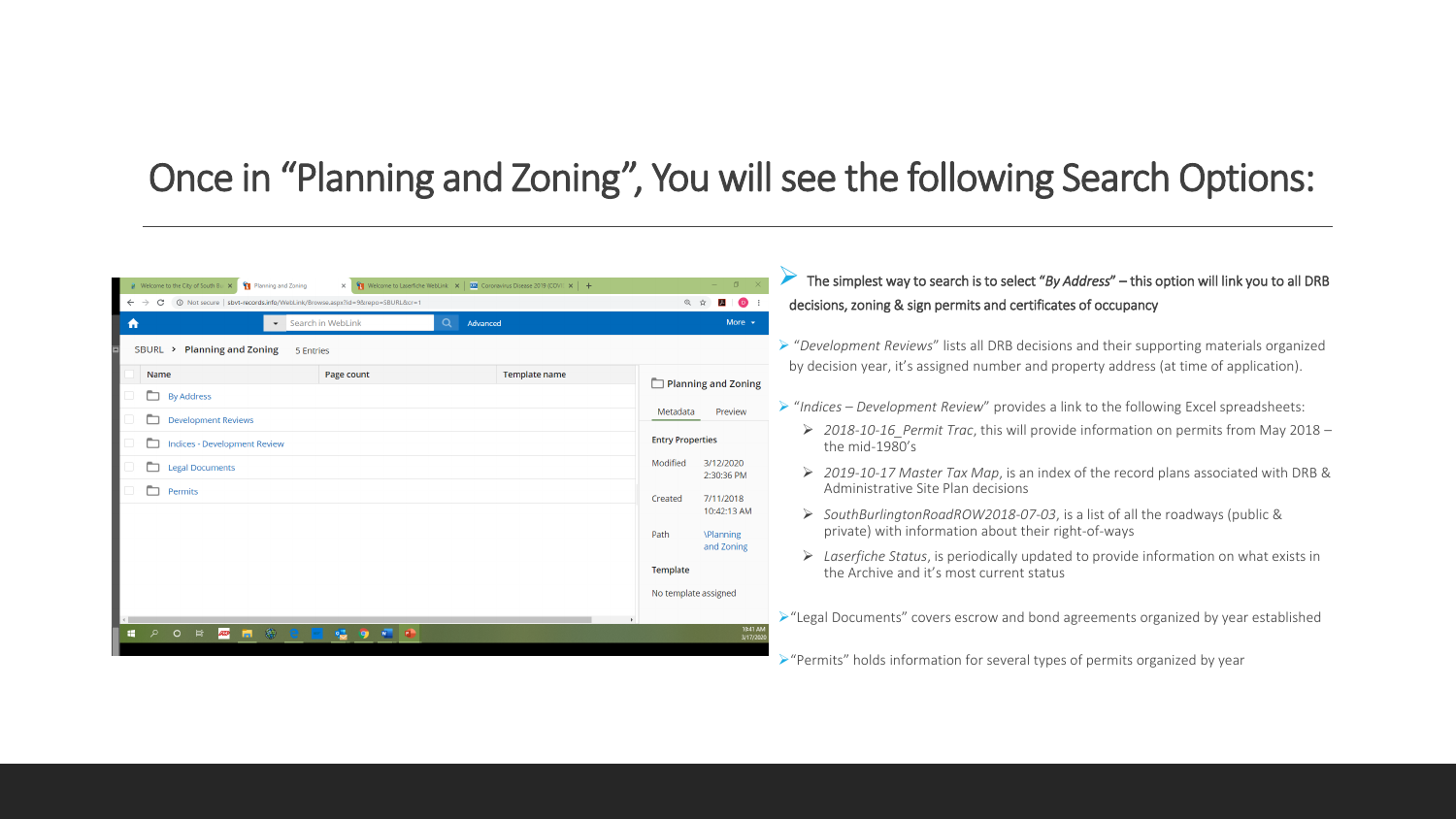### Code Abbreviations

When you see: SD -19 -001

SD: Review Type

Middle # (19): Application Year (i.e. 2019)

Last #: Assigned number

| <b>ABBREVIATION</b> | <b>Descriptive Name</b>          |
|---------------------|----------------------------------|
| <b>AD</b>           | Boundary line adjustment         |
| <b>AO</b>           | Appeal of Administrative Officer |
| CC                  | Certificate of Compliance        |
| CO                  | Certificate of Occupancy         |
| <b>CU</b>           | <b>Conditional Use</b>           |
| <b>DR</b>           | Design Review                    |
| IZ.                 | Interim Zoning                   |
| LD                  | Land Development                 |
| <b>MP</b>           | <b>Master Plan</b>               |
| <b>MS</b>           | Miscellaneous                    |
| <b>NV</b>           | Notice of Violation              |
| <b>SD</b>           | Subdivision                      |
| <b>SN</b>           | Sign Permit                      |
| <b>SP</b>           | Site Plan                        |
| <b>TSN</b>          | <b>Temporary Sign Permit</b>     |
| <b>VR</b>           | Variance                         |
| <b>WW</b>           | <b>Wastewater Connection</b>     |
| <b>WWA</b>          | <b>Wastewater Allocation</b>     |
| ZB                  | Zoning Board of Appeals          |
| <b>ZP</b>           | <b>Zoning Permit</b>             |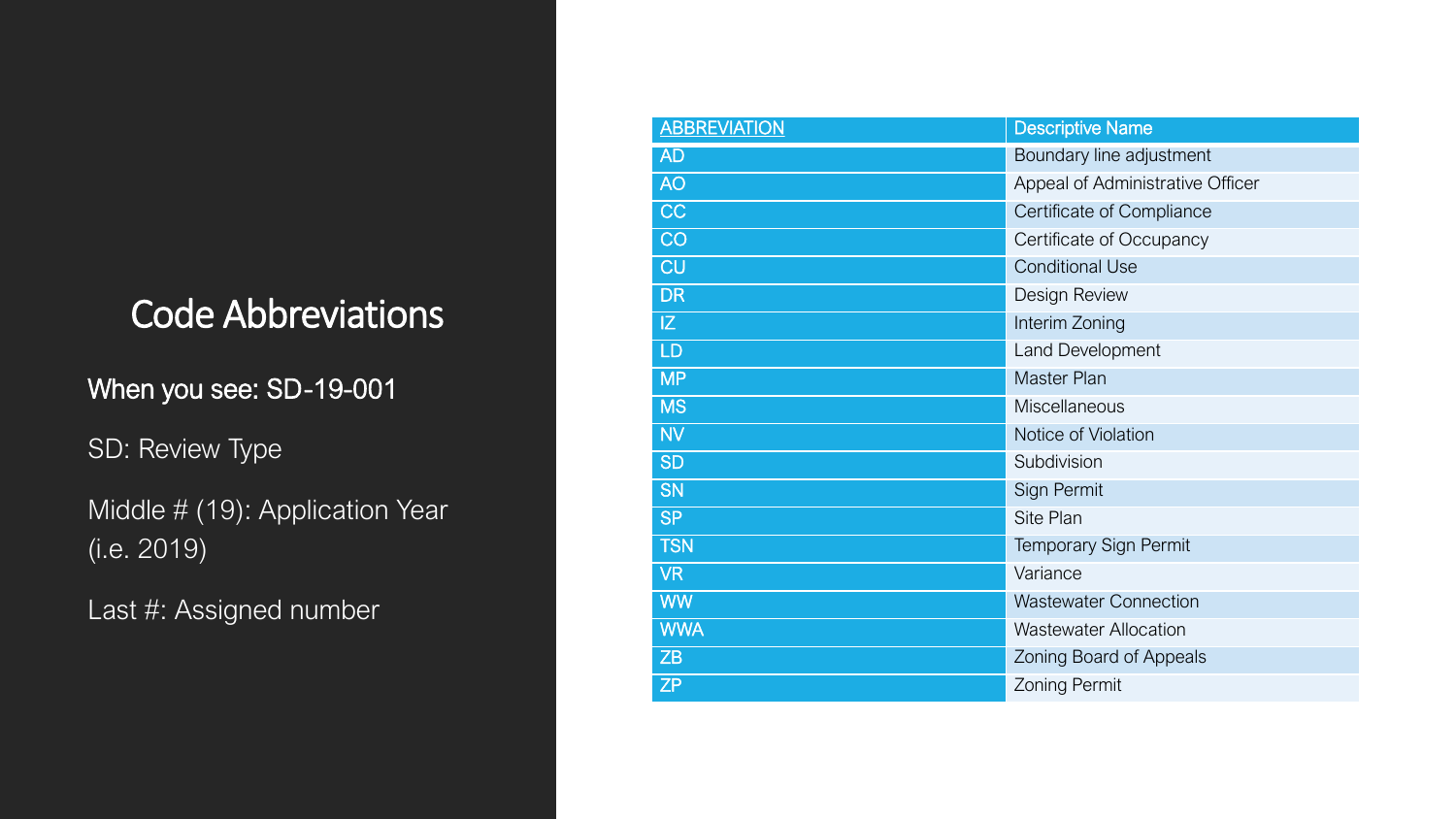#### Other Helpful Search Tips

| Welcome to the City of South Bun $\times$ $\left  \begin{array}{c} \blacksquare$ By Address<br>X Pu Development Review<br>$\times$ +<br>1980 Not secure   sbvt-records.info/WebLink/Browse.aspx?id=43272&dbid=0&repo=SBURL<br>More $\rightarrow$<br>$\bullet$ Search in WebLink<br>Q.<br>Advanced |            |               |                                                                       | <b>A &amp; B O :</b> > Folders such as "CU-84-0000" will link you to<br>the decision & may also contain supplemental        |
|---------------------------------------------------------------------------------------------------------------------------------------------------------------------------------------------------------------------------------------------------------------------------------------------------|------------|---------------|-----------------------------------------------------------------------|-----------------------------------------------------------------------------------------------------------------------------|
| SBURL > Planning and Zoning > By Address > Dorset Street > 0155 > Development Review<br>50 Entries                                                                                                                                                                                                |            |               |                                                                       |                                                                                                                             |
| <b>Name</b>                                                                                                                                                                                                                                                                                       | Page count | Template name | Development Revie                                                     | materials associated with that decision                                                                                     |
| $AD-93-0000$<br>⊓<br><b>BATCH</b><br>ħ<br>CU-84-0000<br>DR-00-03<br>m.<br>DR-05-07<br>m<br>DR-14-02                                                                                                                                                                                               |            |               |                                                                       | Epiders called "BATCH" contain unsorted<br>supplemental material associated with an<br>address                              |
| m<br>DR-18-03<br>m<br>DR-99-14<br>$L = 12 - 02$                                                                                                                                                                                                                                                   |            |               | Street\0155\Deve<br><b>Review</b><br>Template<br>No template assigned | $\triangleright$ Always select the name to open a file<br>$\triangleright$ If you encounter difficulties, try accessing the |
| $\sqrt{117.13.08}$                                                                                                                                                                                                                                                                                |            |               | $\overrightarrow{12:09}$ PM<br>3/17/2020                              | archive at a different time. There is a finite<br>number of User licenses                                                   |